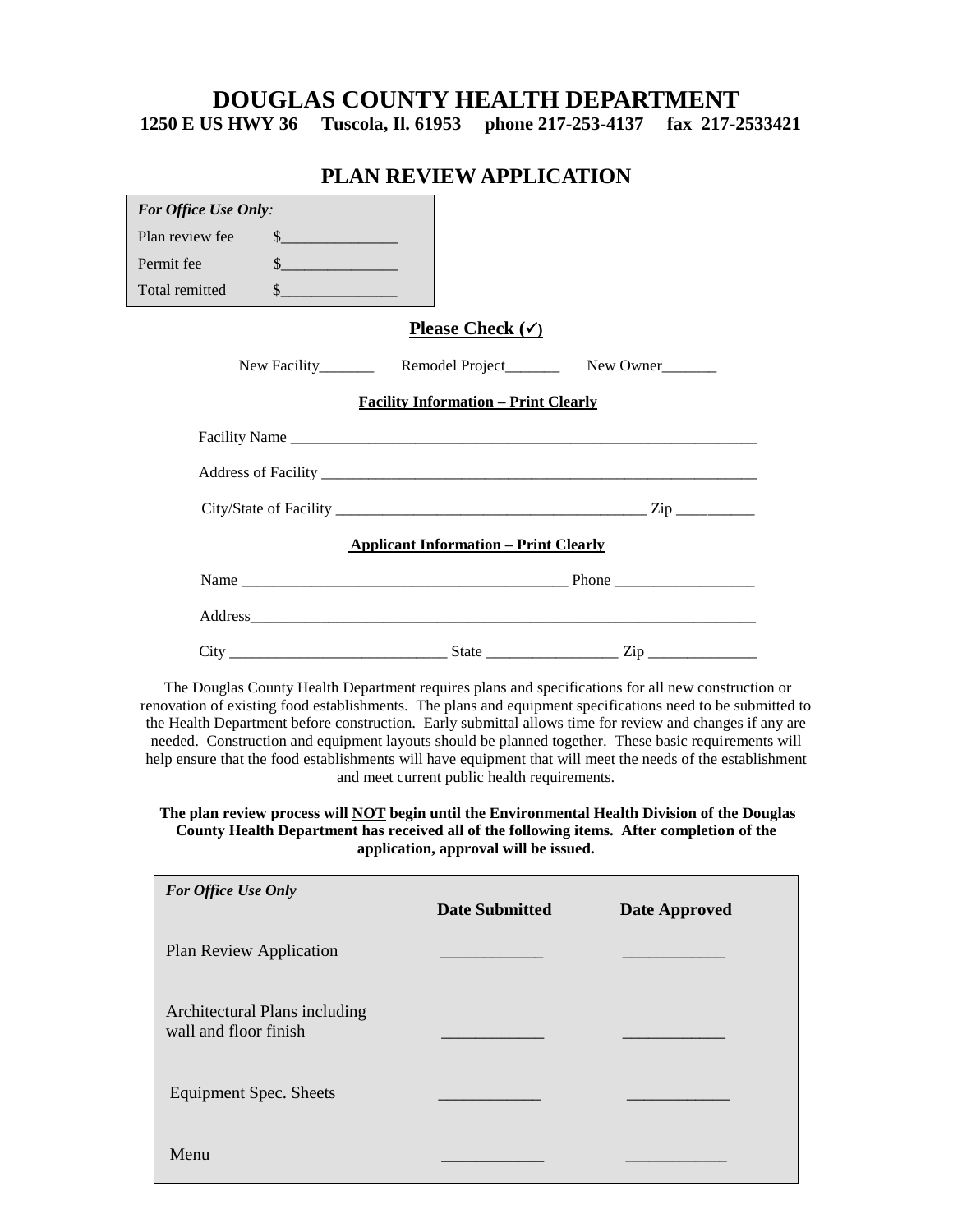# **DOUGLAS COUNTY HEALTH DEPARTMENT FEE SCHEDULE**

# **PLAN REVIEW FEES**

- \$100.00 New construction or conversion of existing structures.
- \$100.00 Extensive remodel or change of owner.

# **REGULAR PERMIT FEES**

- \$100 Category I
- \$75 Category II
- \$50 Category III

NOTE: Regular permits are valid for one year (January 1 – December 31) and are prorated at 50% after July  $1<sup>st</sup>$ .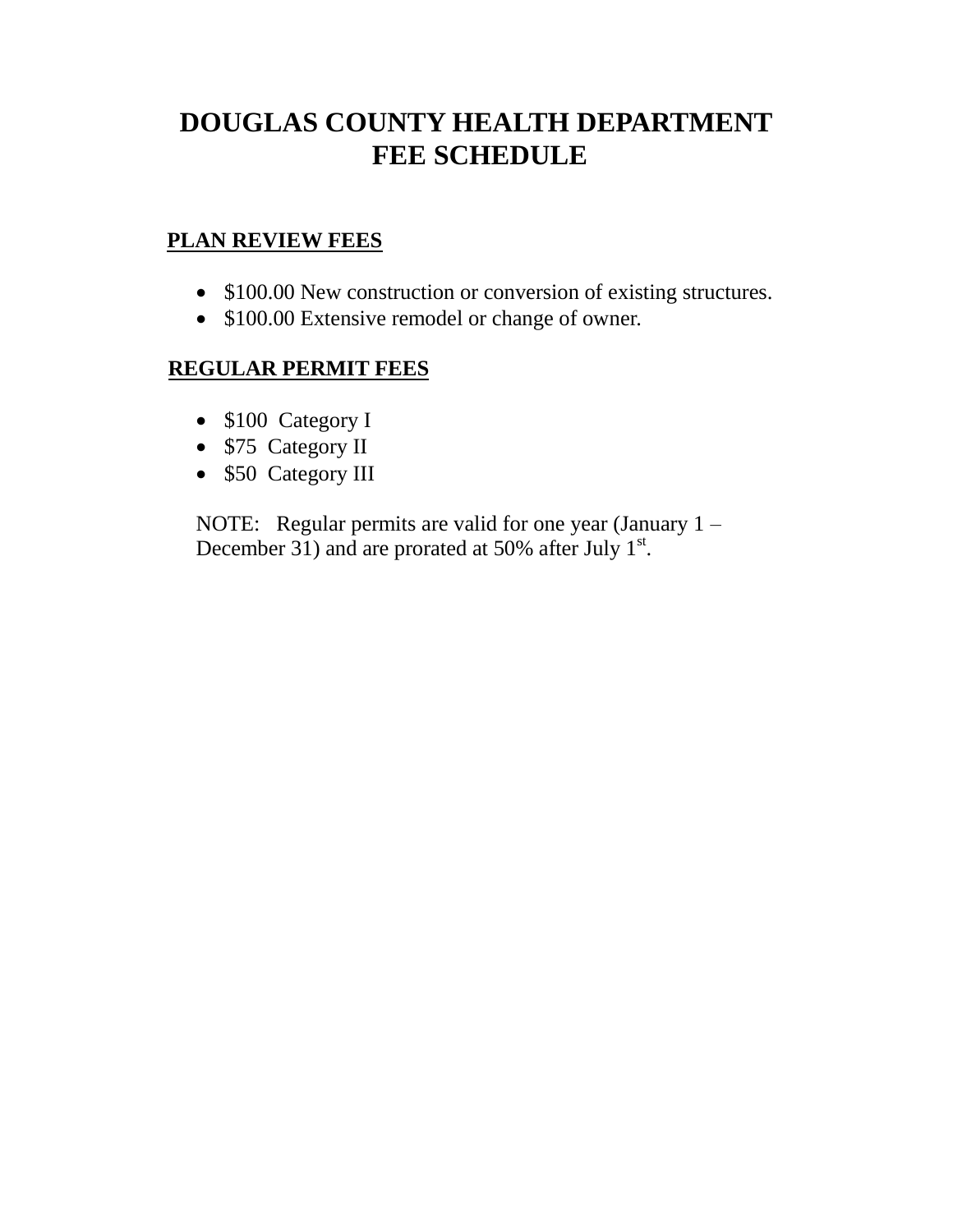# **DOUGLAS COUNTY PUBLIC HEALTH DEPARTMENT**

# PLAN REQUIREMENTS AND SPECIFICATIONS FOR NEW, REMODELED, OR OWNERSHIP CHANGE OF FOOD SERVICE ESTABLISHMENTS AND RETAIL FOOD STORES

In order for this department to be able to help you meet the requirements in the Illinois Food Code, a complete review is necessary. Architectural drawings to scale must be submitted containing the information set forth below. This list, while not necessarily complete, points out principal areas of concern required for our evaluation.

### *It may be helpful to use the check-off boxes.*

#### **1. Floor Plan Operation**

Designation of various areas: serving, food preparation, dry storage, toilet, seating arrangements, employee break area, etc.

#### **2. Equipment Plan, Schedule, and Brochures**

The location of equipment and fixtures shall be shown on plans, along with a numerical equipment schedule. Equipment brochures with the proper numerical listing shall include the manufacturer's name, model number, and descriptive information. Used or pre-owned equipment shall be approved before purchase for installation. Please specify if equipment will be installed on legs or casters. Equipment on legs may be sealed to the wall.

#### **3. Equipment Spacing and Aisle Space**

Stationary equipment shall be spaced four (4) inches apart and six (6) inches or more from the walls, per industry standards, to allow easy access for cleaning. If equipment is mounted on approved four (4) inch castors and is easily moveable, it may be installed closer together. Please note: Only manufactured food service equipment lines may be sealed together. The minimum aisle space shall be 36 inches wide.

### **4. Plumbing Fixtures**

Location and type, including drainage provision for floors, utility sinks, evaporators, walk-in coolers, refrigerators, etc. All plumbing shall meet local and state plumbing codes.

#### **5. Hot Water Equipment**

Manufacturer, type (indicate both regular and booster heaters) model number, storage capacity, and recovery rates of both types. Describe the location of equipment utilizing hot water and subsequent piping needed. Place hot water heater, etc... on six (6) inch legs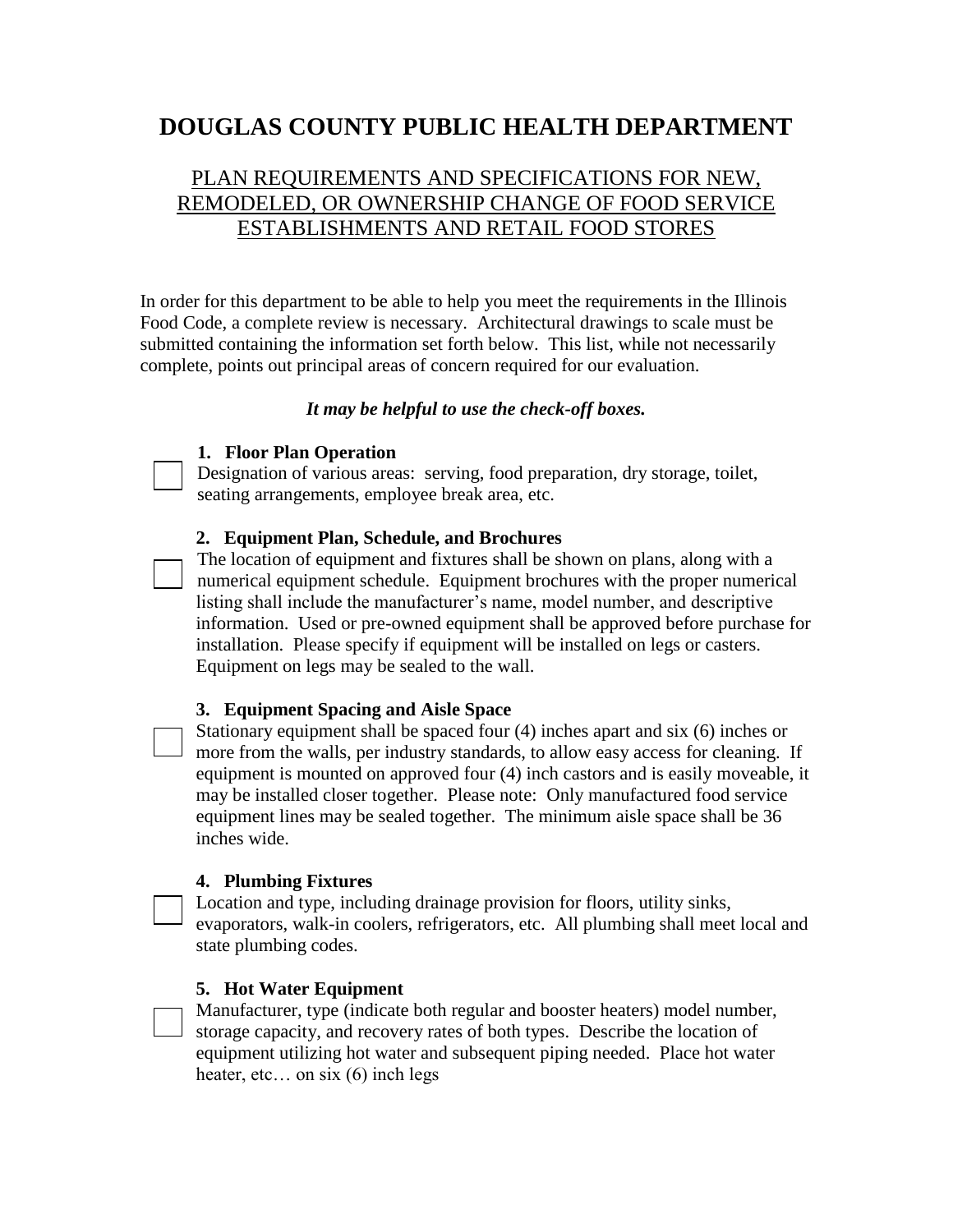#### **6. Ventilation equipment**

Cooking, dishwashers, storage areas, and toilet room. Include the manufacturer, model number and rated capacity of the exhaust fans and makeup air system, including hood dimensions, type of material used, and the size and location of all duct work. Exhaust hoods must be of corrosive resistant materials and cannot be painted on the inside.

#### **7. Floors, Walls, and Ceilings**

Material and finished surface must be indicated. Concrete block walls, in order to be acceptable, shall be smooth-finished, sealed and painted so that residue may be effectively removed by normal cleaning methods.

#### **8. Utility Line, Pipe, and Duct Placement**

In remodeled facilities, all exposed line such as but not limited to electrical conduit, water supply pipes, drain pipes, vent pipes, fire suppression system pipes, CO2 lines, dish machine chemical feed lines, and HVAC duct work shall be spaced one (1) inch away from the wall, ceiling, or equipment, one (1) inch apart from one another, and six (6) inches above floor level to simplify cleaning. In new or extensively remodeled facilities, utility service lines, pipes, ducts, etc… shall not be unnecessarily exposed. Placement shall be inside walls, ceiling, floors, or sealed chase. If some pipes, etc... are exposed, use proper spacing. Beverage supply lines shall be installed in PVC pipes, spaced one (1) inch off wall or in plastic guttering sealed to the wall. Seal both ends with foam, trim off excess foam when dry, and paint or another covering may be used to protect lines. **NOTE: Please show on the plans the placement of these items.**

#### **9. Lighting**

Locations, type, size and intensity of illumination (in foot candles or wattage) must be shown. Protective light coverings must be provided in all food preparation, storage, dishwashing and refrigeration areas.

#### **10. Storage Areas**

Indicate location and construction details of all food and single service storage areas.

#### **11. Garbage, Refuse, and Cooking Oil Disposal**

Indicate type and number of disposal containers or compactors needed, and whether placed on graded, machine-laid asphalt or concrete surfaces.

#### **12. Specialty Storage**

Indicate where the storage cabinet for cleaners, toxics, and other cleaning items will be located. Show the locations of broom and mop racks, and special cleaning equipment storage. Provide clean linen storage and employee lockers separate from the food preparation area.